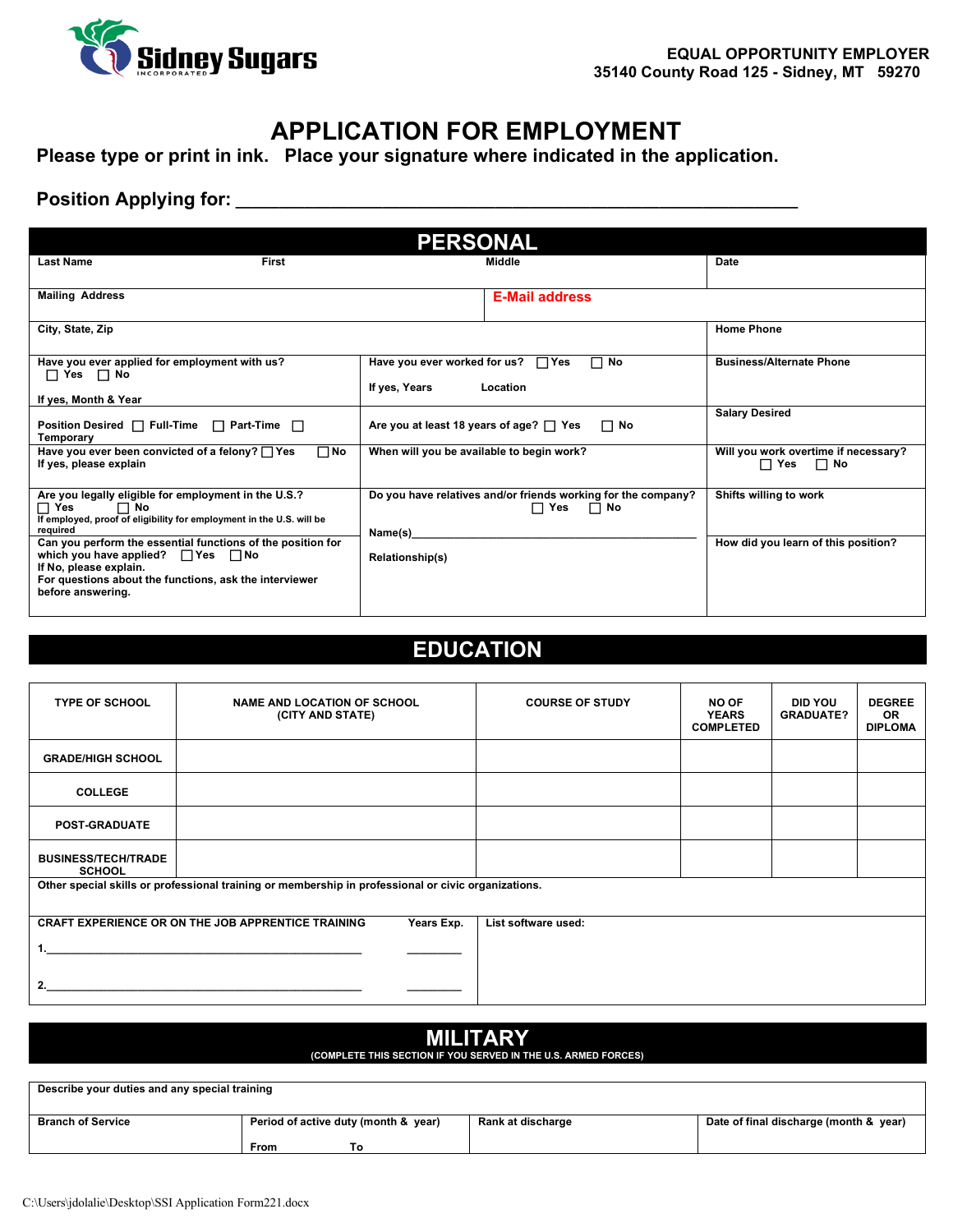# **EMPLOYMENT HISTORY**

PLEASE COMPLETE FOR ALL FULL-TIME AND PART-TIME POSITIONS, INCLUDING ANY PERIODS OF UNEMPLOYMENT, BEGINNING WITH THE MOST RECENT EMPLOYER<br>Applicant may include in such work history any verifiable work performed on a volunt

| <b>Company Name</b>                            | <b>Telephone</b>                                              |
|------------------------------------------------|---------------------------------------------------------------|
| <b>Address: Street, City and State</b>         | <b>Period of Employment</b><br>From<br>To                     |
| Name and Title of Supervisor                   | Pay per (circle one) Hour Week Month<br><b>Start</b><br>Final |
| Your job title and job description of the work | <b>Reason for leaving</b>                                     |

| <b>Company Name</b>                        | <b>Telephone</b>                                              |
|--------------------------------------------|---------------------------------------------------------------|
| <b>Address: Street, City and State</b>     | <b>Period of Employment</b><br>From<br>To                     |
| Name and Title of Supervisor               | Pay per (circle one) Hour Week Month<br><b>Start</b><br>Final |
| Your job title and description of the work | <b>Reason for leaving</b>                                     |

| <b>Company Name</b>                        | <b>Telephone</b>                                       |
|--------------------------------------------|--------------------------------------------------------|
| <b>Address: Street, City and State</b>     | <b>Period of Employment</b><br>From<br>Тο              |
| Name and Title of Supervisor               | Pay per (circle one) Hour Week Month<br>Start<br>Final |
| Your job title and description of the work | <b>Reason for leaving</b>                              |

| <b>Company Name</b>                                      | <b>Telephone</b>                                       |
|----------------------------------------------------------|--------------------------------------------------------|
| <b>Address: Street, City and State</b>                   | <b>Period of Employment</b><br>From<br>Тο              |
| Name and Title of Supervisor                             | Pay per (circle one) Hour Week Month<br>Start<br>Final |
| Your job title and description of the work               | <b>Reason for leaving</b>                              |
| May we contact your current employer? $\Box$ Yes<br>No T |                                                        |

**DO NOT CONTACT: We may contact the employers listed above unless you indicate those you do not want to contact:**

 **Employer Name \_\_\_\_\_\_\_\_\_\_\_\_\_\_\_\_\_\_\_\_\_\_\_\_\_\_\_\_\_\_\_\_\_\_\_\_\_\_\_\_\_\_\_\_ Reason \_\_\_\_\_\_\_\_\_\_\_\_\_\_\_\_\_\_\_\_\_\_\_\_\_\_\_\_\_\_\_\_\_\_\_\_\_\_\_\_\_\_\_\_\_\_\_\_\_\_\_\_\_\_\_\_\_\_** 

**Employer Name \_\_\_\_\_\_\_\_\_\_\_\_\_\_\_\_\_\_\_\_\_\_\_\_\_\_\_\_\_\_\_\_\_\_\_\_\_\_\_\_\_\_\_\_ Reason\_\_\_\_\_\_\_\_\_\_\_\_\_\_\_\_\_\_\_\_\_\_\_\_\_\_\_\_\_\_\_\_\_\_\_\_\_\_\_\_\_\_\_\_\_\_\_\_\_\_\_\_\_\_\_\_\_\_\_**

#### **PLEASE USE ADDITIONAL PAGES IF NECESSARY**

## **REFERENCES**

| Name (Do not use relatives or former employers) | Occupation | <b>Telephone</b> |
|-------------------------------------------------|------------|------------------|
|                                                 |            |                  |